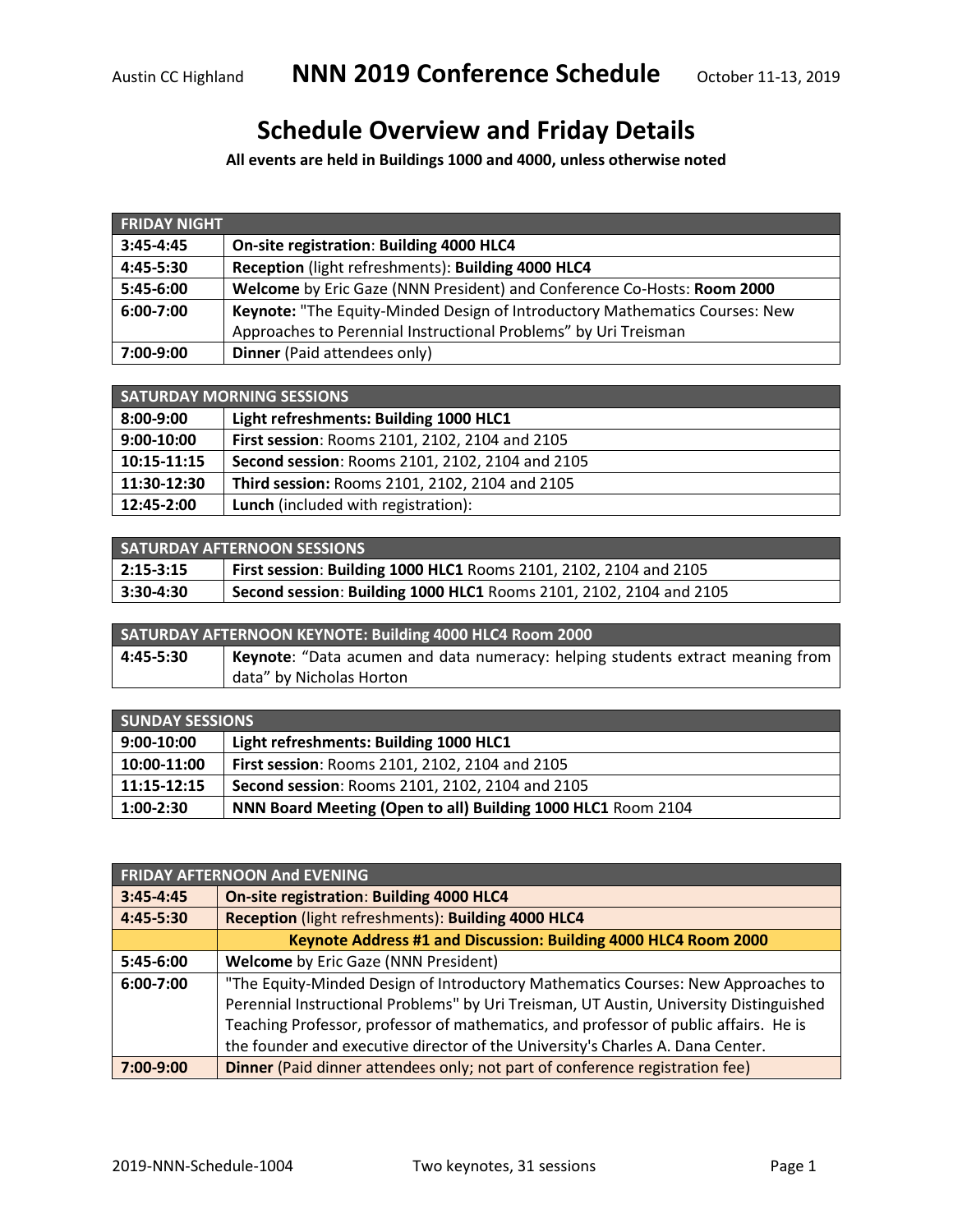## **SATURDAY MORNING**

**8:00-9:00 Light refreshments: Building 1000 HLC1** 

|             | Facilitated Session #1: Building 1000 HLC1 Room 2104                                                                     |                                            |
|-------------|--------------------------------------------------------------------------------------------------------------------------|--------------------------------------------|
| 9:00-10:00  | Rhetorical Numbers: Using Quantitative Evidence in Writing and Argumentation<br>Eric Gaze, Bowdoin College NNN President |                                            |
|             |                                                                                                                          |                                            |
|             | <b>Presentation: Room 2105</b>                                                                                           |                                            |
| $9:00-9:30$ | How to Write papers for Numeracy: The Editor's Perspective (Repeated at 2:45 pm)                                         |                                            |
|             | Nathan Grawe, Numeracy Editor. Carleton College                                                                          |                                            |
|             | <b>Paper Presentation: Room 2101</b>                                                                                     | <b>Paper Presentation: Room 2102</b>       |
| 9:30-10:00  | Necessary Competencies for an Effective                                                                                  | Quantitative Reasoning for a Fair Society: |
|             | QR Course                                                                                                                | Recovering Paulo Freire's approach to      |
|             | Nadia Benakli and Estela Rojas, New                                                                                      | teach QL/QR for students of the            |
|             | York City College of Technology                                                                                          | underserved communities                    |
|             |                                                                                                                          | Marcelo Paixão, UT Austin                  |

|             |                                                                                    | Facilitated Session #2: Building 1000 HLC1 Room 2104 |
|-------------|------------------------------------------------------------------------------------|------------------------------------------------------|
| 10:15-11:15 | Present at Creation: Integrating QL/QR Concepts into the Curriculum for a New High |                                                      |
|             | School                                                                             |                                                      |
|             | Jason Makansi, Pearl Street                                                        |                                                      |
|             | <b>Paper Presentations: Room 2101</b>                                              | <b>Paper Presentations: Room 2102</b>                |
| 10:15-10:45 | <b>Quantifying Spatial Data Numeracy:</b>                                          | Problem Task Framework for Quantitative              |
|             | Designing a Map Assessment and Rubric                                              | Literacy and STEM Education                          |
|             | Alisa Rod, Barnard College et al.                                                  | Kathryn Knowles, MSU                                 |
| 10:45-11:15 | <b>Expanding Access to Relevant</b>                                                | Teaching QL/QR to students in non-                   |
|             | <b>Quantitative Reasoning Courses</b>                                              | quantitative majors                                  |
|             | Connie Richardson, UT Austin                                                       | Bernd Rossa, Xavier                                  |
|             | Eric Gaze, Bowdain                                                                 |                                                      |

|             | Facilitated Session #3: Building 1000 HLC1 Room 2104 |                                                                           |
|-------------|------------------------------------------------------|---------------------------------------------------------------------------|
| 11:30-12:30 | Deterministic Thinking and the Replication Crisis    | Vince Melfi, John Keane, and Camille Fairbourn, Michigan State University |
|             | <b>Paper Presentations: Room 2101</b>                | <b>Paper Presentations: Room 2102</b>                                     |
|             |                                                      |                                                                           |
| 11:30-12:00 | Collaborating with the math department               | Logic and Literacy: Connecting Q/L with                                   |
|             | to determine the most appropriate math               | Traditional Literacy and Changing the                                     |
|             | course for your program                              | <b>Conversation about Math</b>                                            |
|             | Joan Zoellner, UT Austin                             | Jordan White, UMBC                                                        |
| 12:00-12:30 | What does numeracy for STEM students                 | <b>Quantitative Reasoning Corequisites:</b>                               |
|             | look like?                                           | Merging Content with Activity-Based                                       |
|             | Frank Savina, UT Austin                              | Courses                                                                   |
|             |                                                      | Carolynn Reed, Colleen Hosking,                                           |
|             |                                                      | <b>Austin Community College</b>                                           |
|             |                                                      |                                                                           |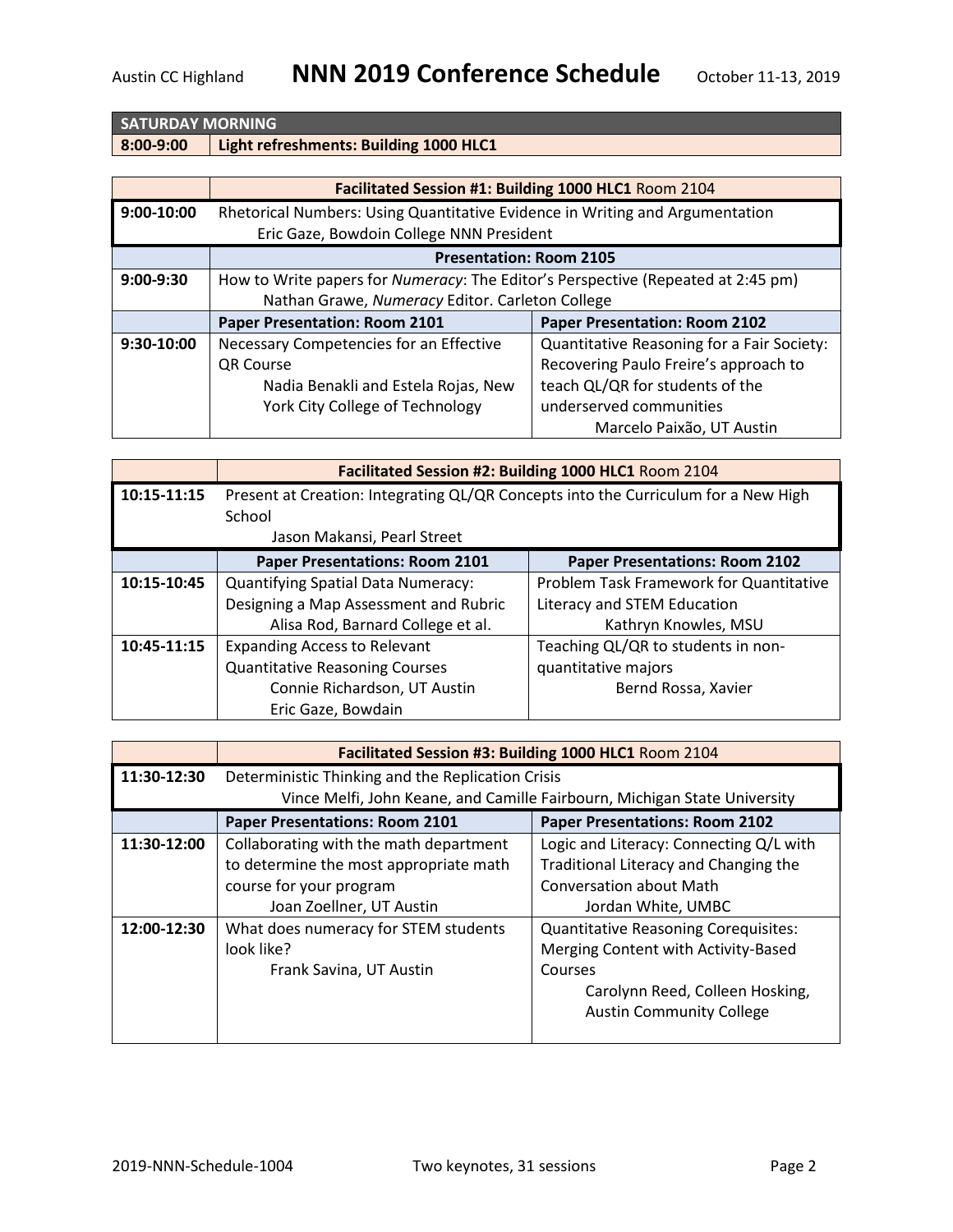## **SATURDAY AFTERNOON**

**12:45-2:00 Lunch**, and brief remarks from Eric Gaze and Nathan Grawe:

|             | Facilitated Session #4: Building 1000 HLC1 Room 2104                           |                                      |
|-------------|--------------------------------------------------------------------------------|--------------------------------------|
| $2:15-3:15$ | Teaching Mathematical Modelling in QL/QR Courses                               |                                      |
|             | Erin Kiley, Mass College of the Liberal Arts                                   |                                      |
|             | <b>Paper Presentation: Room 2101</b>                                           | <b>Paper Presentation: Room 2102</b> |
| $2:15-2:45$ | Corequisite Q/R: The Ideal Mathematics                                         | Detecting Privilege in Competence    |
|             | Class for Developmental Students on the                                        | Differences: Self-Assessed vs.       |
|             | Non-STEM Pathway?                                                              | Demonstrated [Shortened]             |
|             | Sarah Hildebrand, Midland College                                              | Ed Nuhfer, University of Wyoming     |
|             |                                                                                | Paul Walter, St. Edward's            |
|             |                                                                                | University                           |
|             | <b>Presentation: Room 2105</b>                                                 |                                      |
| $2:45-3:15$ | How to Write papers for Numeracy: The Editor's Perspective (Repeat of 9:00 am) |                                      |
|             | Nathan Grawe, Numeracy Editor. Carleton College                                |                                      |

|             |                                                                     | Facilitated Session #5: Building 1000 HLC1 Room 2104 |
|-------------|---------------------------------------------------------------------|------------------------------------------------------|
| 3:30-4:30   | Data Visualization Options: A hands-on exploration (Tableau)        |                                                      |
|             | Anne Yust, Eugene Lang College for the Liberal Arts, The New School |                                                      |
|             | <b>Paper Presentations: Room 2101</b>                               | <b>Paper Presentations: Room 2102</b>                |
| $3:30-4:00$ | <b>Effects of a Standards-based Teaching</b>                        | <b>Accelerating Student Gateway Course</b>           |
|             | Method on Students' Learning in                                     | <b>Completion at a Massachusetts State</b>           |
|             | <b>Introductory Statistics</b>                                      | University                                           |
|             | Erik Erhardt, Woong Lim UNM                                         | Eileen Perez, Hanson To, Worcester                   |
|             |                                                                     | <b>State University</b>                              |
| 4:00-4:30   | The Complex Interplay Between                                       | Making QR Accessible to All Students: A              |
|             | Attitudes, Anxiety, Effort, and Skills on QR                        | QR Course Sequence Designed for Non-                 |
|             | Assessments: Implications for Equity and                            | <b>STEM Majors</b>                                   |
|             | Inclusion in STEM                                                   | Chelsie Balli, Biola University                      |
|             | Kate Follette, Amherst College                                      |                                                      |

|             | Keynote Address #2 and Discussion: Building 4000 HLC4 Room 2000                   |  |
|-------------|-----------------------------------------------------------------------------------|--|
| $4:45-5:30$ | Data acumen and data numeracy: helping students extract meaning from data         |  |
|             | Nicholas Horton, Beitzel Professor of Technology and Society (Statistics and Data |  |
|             | Science) at Amherst College. He is a fellow of the American Statistical           |  |
|             | Association and of the American Association for the Advancement of Science.       |  |